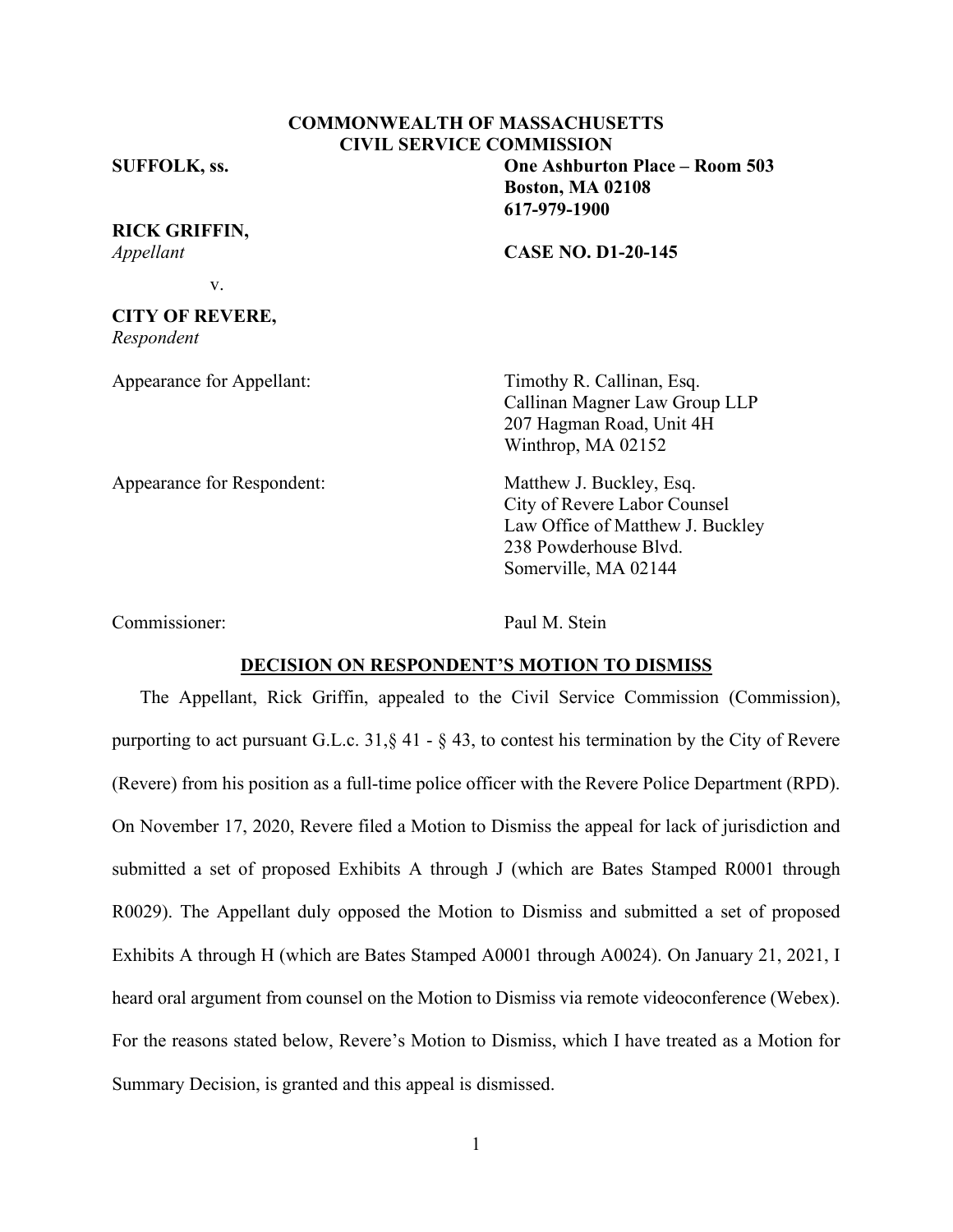#### **FINDINGS OF FACT**

Based on the submission of the parties, I find the following material facts are not disputed:

1. By letter dated January 17, 2019, the Appellant, Rick Griffin, was appointed by Revere Mayor Arrigo to the position of a permanent full-time RPD Police Officer, subject to passing a physical abilities test, psychological screening, drug test, and successful completion of the required Police Academy. (*Appellant's Exh. A [A0002]; Respondent's Exh. A [R0002]*)

2. Officer Griffin passed the required tests and graduated from the Police Academy on October 17, 2019. (*Appellant's Exh. B [A0004]; Respondent's Exh. B [R0004]*)

3. On or about October 19, 2019, Officer Griffin was assigned to RPD Platoon 1 PM shift (4:30 pm to 2:30 am) under command of (then) Lt. Callahan. He began to perform the duties of a full-time RPD police officer. (*Appellant's Exh. B [A0004]; Respondent's Exh. B [R0004]*)

4. Mayor Arrigo was first elected Mayor in 2015 and re-elected in November 2019. He sought the endorsement of the Revere Police Patrol Officers Union, which decided to remain neutral. Officer Griffin's brother was the Union Shop Steward. (*Appellant's Opposition, p. 7*) [1](#page-1-0)

5. On or about March 7, 2020, shift assignments were changed and Officer Griffin was transferred to Platoon 1 AM shift (9:30 pm to 7:30 am), also under the command of (then) Lt. Callahan. (*Appellant's Exh. C [A0006]*)

6. By Memorandum to All Personnel dated May 13, 2020, then-RPD Chief Guido confirmed his retirement, effective June 30, 2020. (*Appellant's Exh. G [A0015]*)

7. On or about August 11, 2020, RPD Lt. Callahan, who had been appointed by Mayor Arrigo to replace Chief Guido, contacted Officer Griffin by telephone and informed him that another RPD

<span id="page-1-0"></span><sup>&</sup>lt;sup>1</sup>The Appellant asserts that the "Griffin family" supported Mayor Arrigo for election in 2015 but switched to publicly support his opponent, former Mayor Rizzo in 2019, and that Lt. Callahan was known to be a strong public supporter of Mayor Arrigo. The Appellant also asserts that the animus between Officer Griffin's father and Mayor Arrigo persisted at least through July 2020. (*Appellant's Opposition, p.7*)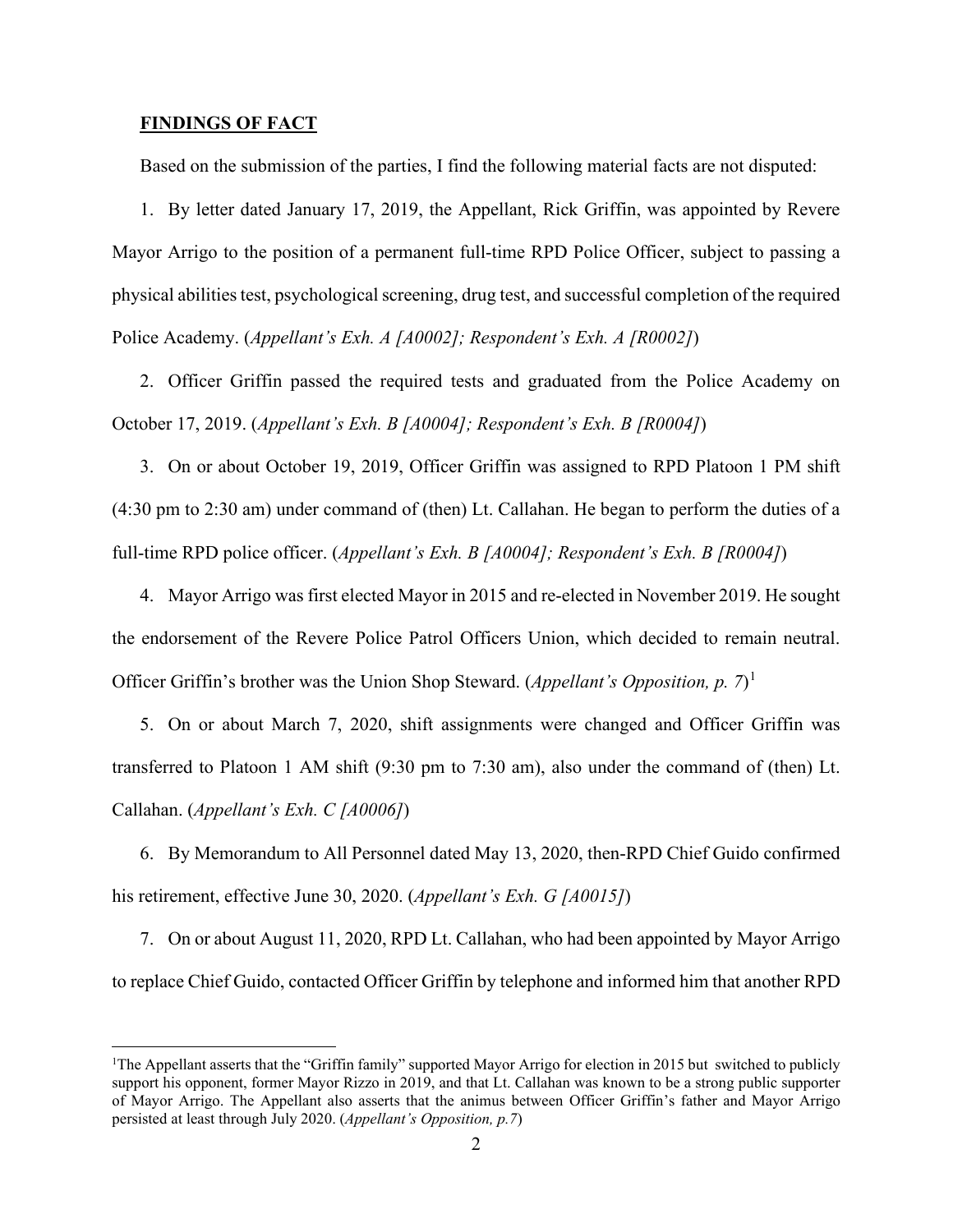officer had tested positive for COVID-19. Chief Callahan informed Officer Griffin that he (Officer Griffin) may have been exposed and ordered him to "quarantine for 14 days", which he understood to mean he was "to lay low and stay away from crowds as well as work and the police station." *(Appellant's Exh. H [A0022]; Respondent's Exhs. C & G [R0011, R0019]*)

8. Over the next three or four days, Officer Griffin remained home, leaving several times to go on bike rides, get coffee at a drive thru, pick up some packages left on the porch of his mother's house, sat at the beach and did a few errands. (*Respondent's Exh. G [R0020])*

9. At some point on or before August 15, 2020, Officer Griffin received notice that he had tested negative for COVID-19. He did not receive notice from Chief Callahan that his quarantine status had changed. (*Respondent's Exh. G & H [R00019, R00022-0023]*)

10. On August 15, 2020, Officer Griffin left his home, stopped at Blanchard's in Revere and Stop and Shop on Squire Road, and arrived at a friend's residence on Festa Road at approximately 6:00 or 6:30 pm. He dropped off the food he had purchased in the house and then spent most of his time in the backyard barbequing and watching a hockey game with a group of approximately five or six other people, including his girlfriend. (*Respondent's Exhs. C, F & G [R0007-R0009, R0017, R0019]*)

11. At approximately 11:30 p.m. (for reasons that are disputed) Officer Griffin left the Festa Road gathering and proceeded to his vehicle (a pick-up truck), which was parked on the street in front of the residence he had been visiting. As shown on a video recording, the truck lurched across the street, colliding four seconds later (without apparently slowing down) with a utility pole and two other vehicles parked in the driveway of the residence on the opposite side of Festa Road. (*Respondent's Exhs. E [video] & F [R0017]*)

12. RPD officers responded to the scene after receiving a 911 call from a neighbor on Festa Road. Officer Griffin did not call or speak to anyone at the RPD prior to the responding officers'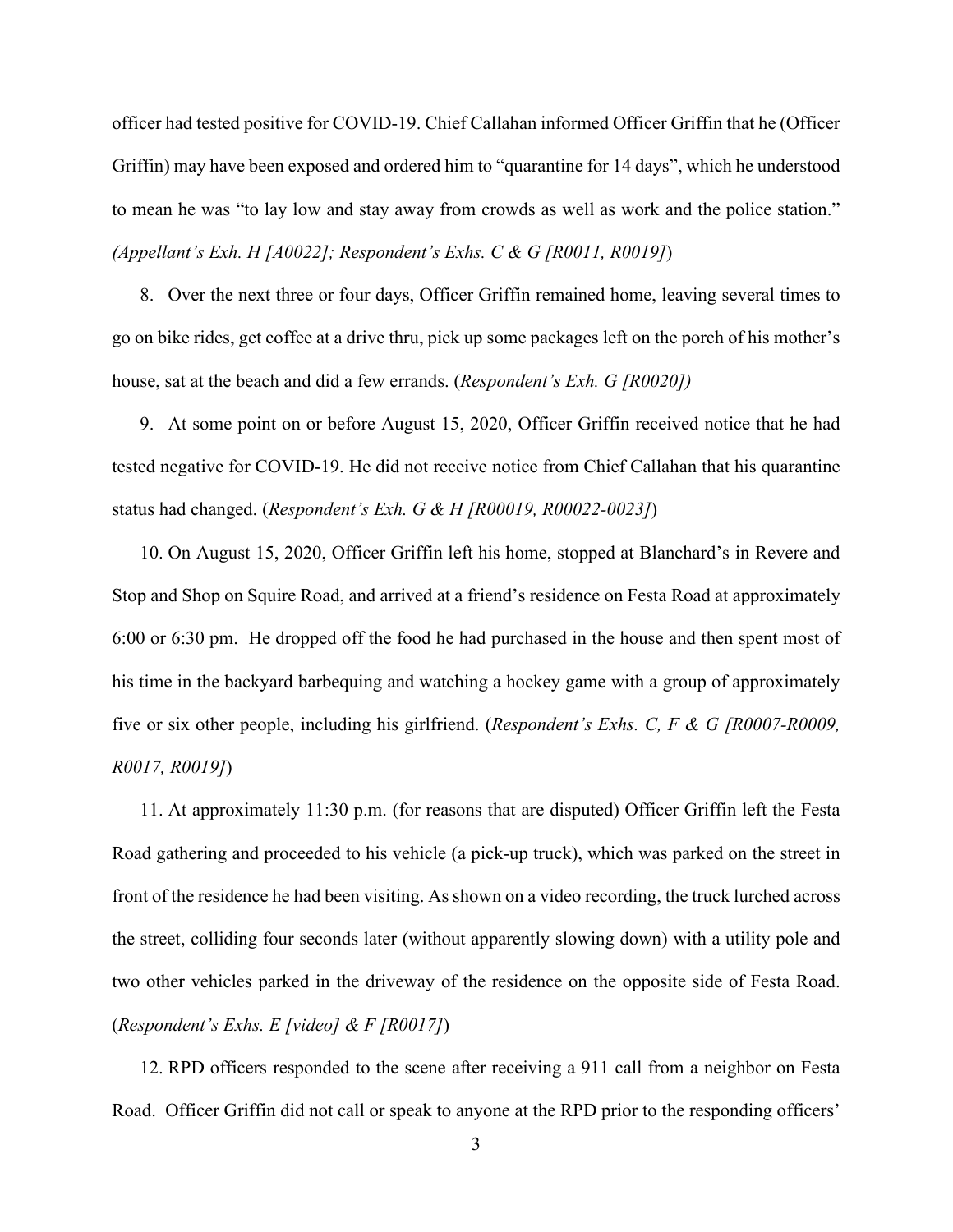arrival on scene. He did not promptly file a Motor Vehicle Crash Report which is required when a person is involved in an accident that caused property damage in excess of \$1,000. (*Appellant's Exh. H [A0017, A0021]; Respondent's Exhs. C & F [R0006, R0010, R0017]*)

13. By letter dated August 17, 2020, Chief Callahan informed Officer Griffin that he had been placed on administrative leave with pay and ordered him to surrender his RPD issued firearm, badge, police identification and access key fob. (*Appellant's Exh. D [A0009]; Respondent's Exh. J [R0029]*)

14. Chief Callahan ordered Officer Griffin to prepare a "To/From" memorandum as well as provide responses to specific questions regarding his conduct before and during the August 15, 2020 incident. He also solicited reports from the officers who responded to the accident and ordered Lt. LaVita to conduct an internal affairs investigation.[2](#page-3-0)

15. On August 18, 2020, Lt. LaVita reported the results of her investigation. Lt. Lavita's report contained, among other things, her record of interviews with eleven witnesses (who were at the barbeque or lived in the neighborhood), as well as a description of the video footage retrieved from a home surveillance camera at the residence where Officer Griffin's truck came to rest, and her findings that Officer Griffin had committed five specific instances of misconduct. [3](#page-3-1) (*Appellant's Exh.H [R0016-R0022]; Respondent's Exhs. C, F.G, & H [R0006-R0011, R0017, R0019-R0020, R0022-R0023], Respondent's Exh. E [Video]*)

16. By letter dated September 21, 2020, without prior notice or hearing, Mayor Arrigo terminated Officer Griffin from his position as an RPD Police Officer on the grounds that "your

<span id="page-3-0"></span> $<sup>2</sup>$  The Appellant asserts that Lt. LaVita had a past history of altercations with the Griffin family, including his father,</sup> brother and sister, as far back as 2004. (*Appellant's Opposition, pp. 5-6*)

<span id="page-3-1"></span><sup>&</sup>lt;sup>3</sup> In deciding this Motion to Dismiss, I do not need to find, and do not find, whether or not to credit the truth of disputed hearsay statements in Lt. LaVita's report, or the conclusions she or any of the other RPD officers made, but take notice only that those statements and conclusions were reported to Chief Callahan and Mayor Arrigo.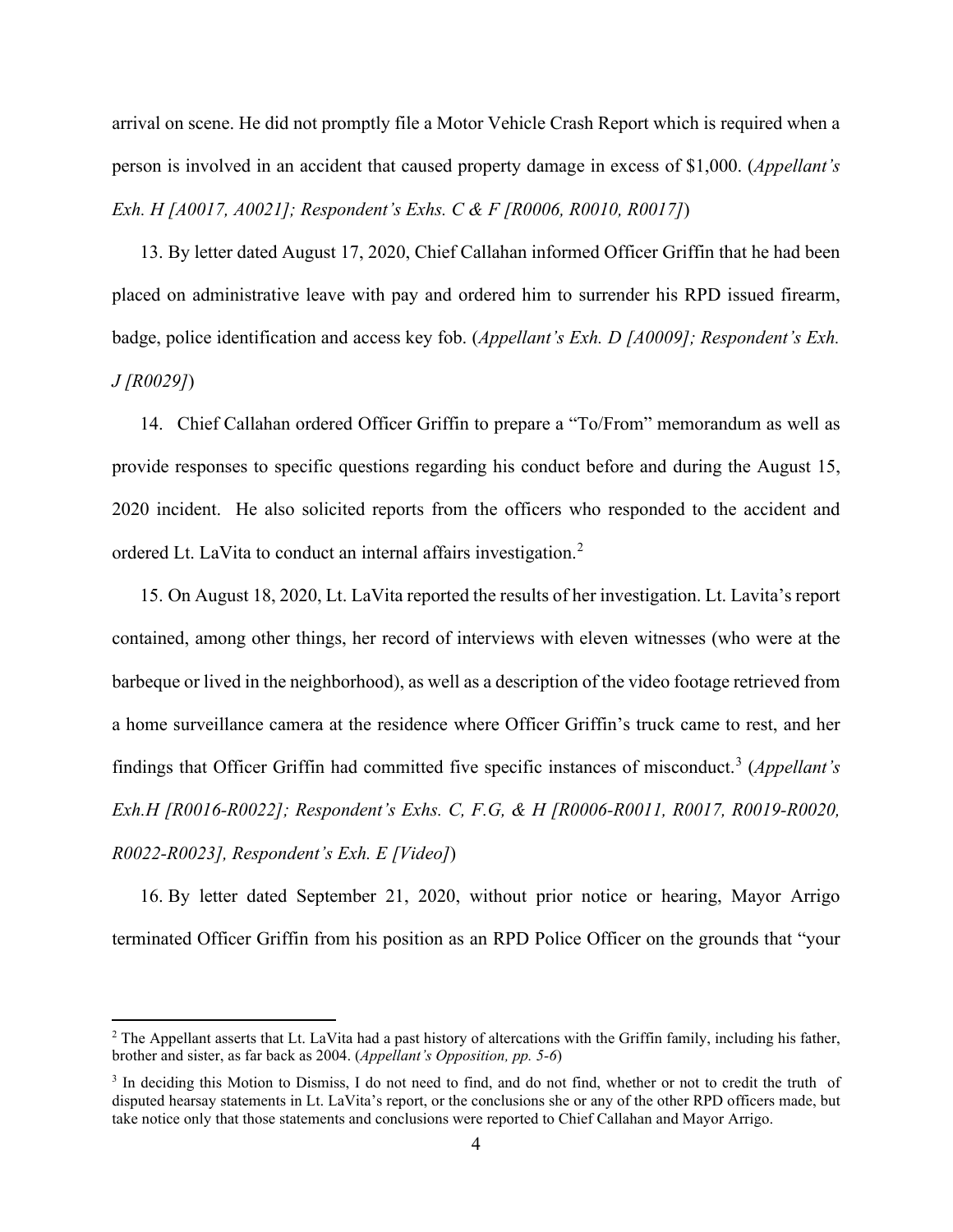conduct during your probationary period has been unsatisfactory and renders you unfit to be a police officer with the Revere Police Department." Mayor Arrigo cited the August 15, 2020 accident that occurred on August 15, 2020, the quarantine order which Officer Griffin was under at the time of the accident, and alleged discrepancies between the reported version of events attributed to Officer Griffin and the video footage of the accident. (*Appellant's Exh. E [A0011]; Respondent's Exh. D [R0014]*)

17. By Personnel Order dated 9/28/2020, Chief Callahan informed all RPD personnel that Officer Griffin had been terminated. The Personnel Order noted that Officer Griffin had not completed his probationary period. It also cited the five findings of misconduct contained in Lt. LaVita's investigative report: Operating to endanger; Failure to file an accident report; Failure to take Police Action; Insubordination (violating quarantine); and Untruthfulness. (*Appellant's Exh.F [A0013]*)

#### **APPLICABLE LEGAL STANDARD**

A motion to dismiss an appeal before the Commission, in whole or in part, may be filed pursuant to 801 C.M.R. 1.01(7)(h). These motions are decided under the well-recognized standards for summary disposition as a matter of law, i.e., "viewing the evidence in the light most favorable to the non-moving party", the undisputed material facts affirmatively demonstrate that the nonmoving party has "no reasonable expectation" of prevailing on at least one "essential element of the case". See, e.g., Milliken & Co., v. Duro Textiles LLC, 451 Mass. 547, 550 n.6 (2008); Maimonides School v. Coles, 71 Mass.App.Ct. 240, 249 (2008); Lydon v. Massachusetts Parole Board, 18 MCSR 216 (2005)

#### **ANALYSIS**

G.L.c. 31, §§ 41-45 provide that a "tenured employee" may be "discharged, removed, suspended . . . laid off [or] transferred from his position without his written consent" only for "just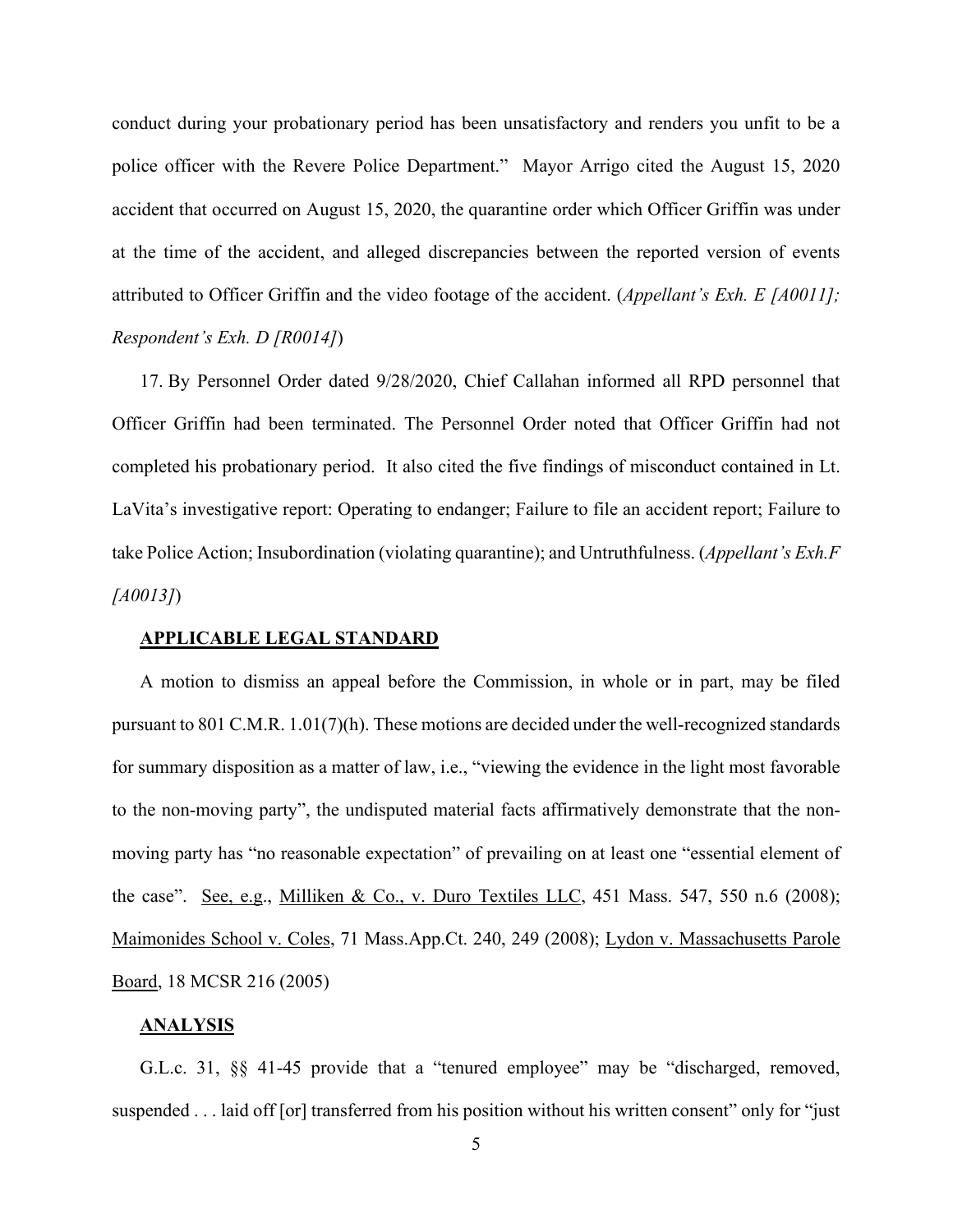cause" after due notice, hearing (which must occur prior to discipline other than a suspension from the payroll for five days or less) and a written notice of decision that states "fully and specifically the reasons therefore." G.L.c.31, §41. An employee aggrieved by such disciplinary action may appeal, within ten (10) days, to the Commission, pursuant to G.L.c.31, §42 and/or §43, for de novo hearing by the Commission "for the purpose of finding the facts anew." Town of Falmouth v. Civil Service Comm'n, 447 Mass. 814, 823 (2006) and cases cited; Volpicelli v. City of Woburn, 22 MCSR 448 (2009); Williamson v. Department of Transitional Assistance, 22 MCSR 436 (2009)

G.L.c.31, §61 provides:

"Following his [sic] original appointment as a permanent full-time police officer. . .in a city or town where the civil service law and rules are applicable to such position, *a person shall actually perform the duties of such position on a full-time basis for a probationary period of twelve months before he [sic] shall be considered a full-time tenured employee in such position*, except as otherwise provided by civil service law rules. . . ." (*emphasis added*)

See also, G.L.c.31, §1. Definitions. ("Tenured employee" is "a civil service employee who is employed following (1) an original appointment to a position on a permanent basis and the actual performance of the duties of such position for the probationary period required by law")

Under well-established precedent, the Commission has consistently applied these statutes according to their plain meaning to hold that a probationary employee has no right to a Section 41 hearing or to bring a Section 42 or Section 43 appeal to the Commission from an appointing authority's decision to suspend, terminate or otherwise discipline him or her. See, e.g., Police Comm'r of Boston v. Cecil, 431 Mass. 410, 414 (2000); Broullard v. City of Holyoke, 74 Mass.App.Ct. 1128 (2009) (Rule 1:28); Selectmen of Brookline v. Smith, 58 Mass.App.Ct.813, 815 (2003); New Bedford v. Civil Service Comm'n, 6 Mass.App.Ct. 549, 551 (1978); Brandao v. Boston Police Dep't, 32 MCSR 255 (2019), *aff'd*, Brandao v. Boston Police Dep't, Suffolk C.A. No. 1984CV2606 (Sup.Ct. 2020) (Gordon, J.); Lydon v. Town of Stoughton, 32 MCSR 194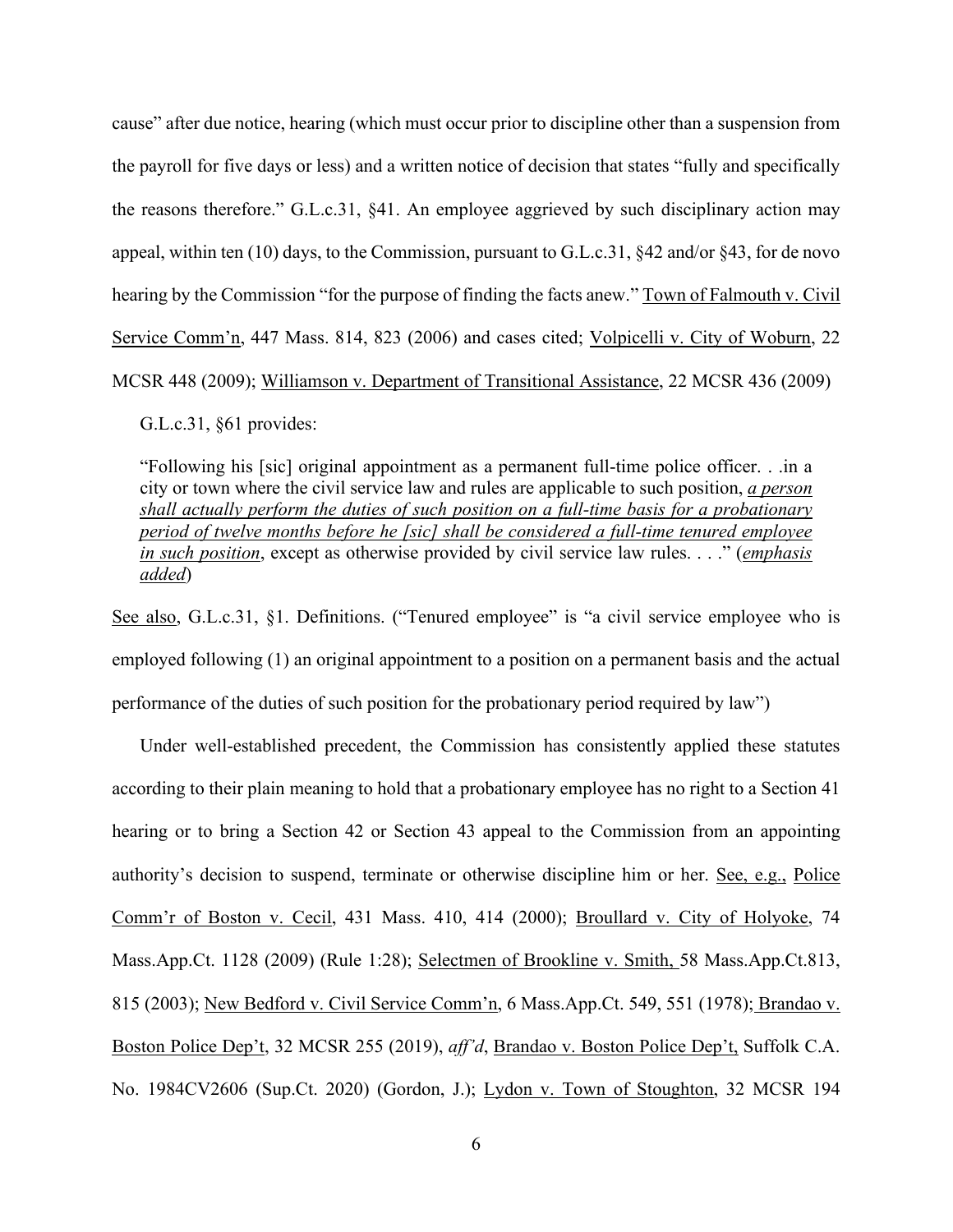(2019); Cardarelli v. Medfield, 28 MCSR 22 (2015); Carriveau v. City of Chicopee, 27 MCSR 191 (2014); Peterson v Town of North Attleborough, 16 MCSR 44 (2003).

It is not disputed that the Appellant was terminated within his probationary period. The Appellant mounts two arguments in a well-intentioned but fatal effort to stave off the dismissal of his appeal based on this undisputed fact and the considerable weight of authority against him.

First, he claims that the Commission should follow New York civil service law which, as a general rule, also "is well-settled that a probationary employee may be discharged without a hearing and without a statement of reasons", but makes an exception and allows a judicial inquiry into whether "dismissal was for a constitutionally impermissible purpose", "in violation of statutory or decisional law" or "in bad faith", citing Beacham v. Brown, 215 A.D.2d 358, 627 N.Y.S.2d 358 (1st Dept. 1995); Garcia v. Bratton, 225 A.D.2d 123, 649 N.Y.S.2d 703 (.1<sup>st</sup> Dept. 1996); Vaillancourt v. New York State Liquor Auth, 2153 A.D.2d 531, 544 N.Y.S.2d 609 (. 1st Dept.1989). I do not find these New York intermediate appellate court decisions persuasive.

"Our courts have repeatedly recognized the critical role played by the probationary period . . . Nothing in [Massachusetts civil service law] or judicial interpretations thereof suggest a legislative intent to accord different tenure-crediting treatment to probationary employees based on the . . . underlying circumstances . . . .To the contrary, the unmistakable purpose of §61 of the statute is to ensure that *all employees receive a full 12 months of oversight in their 'actual' performance on the job before being invested with tenure."*Brandao v. Boston Police Dep't, Suffolk C.A. No. 1984CV2606 (Sup.Ct. 2020) (Gordon, J.), *aff'g*, Brandao v. Boston Police Dep't, 32 MCSR 255 (2019)<sup>[4](#page-6-0)</sup>.

<span id="page-6-0"></span><sup>4</sup> Under G.L.c.31, §2(a), the Commission is also vested with discretion to open an investigation when persuaded that the rights of civil service employee(s) have been violated. After a careful review of the Appellant's allegations that politics and personal animus contributed to the decision to terminate him, however, I find these allegations are too speculative and do not rise to the level that warrant a discretionary investigation. On the one hand, the Appellant relies largely on circumstantial evidence, much of which he would attempt to proffer through disputed testimony and impeachment of adverse witnesses with remote and tenuous nexus to the Appellant's situation. On the other hand, the preponderance of undisputed evidence strongly detracts from any conclusion of bias and tends to support the conclusion that good reason existed to terminate the Appellant based on his admission that he violated his quarantine order and documented proof that he was responsible for a serious motor vehicle accident that caused substantial damage. It is also irrational to infer that the Mayor, who appointed the Appellant to his position, would have fired him just months later out of spite and for no good reason. The Commission exercises its power of investigation sparingly and this is not a case in which to do so.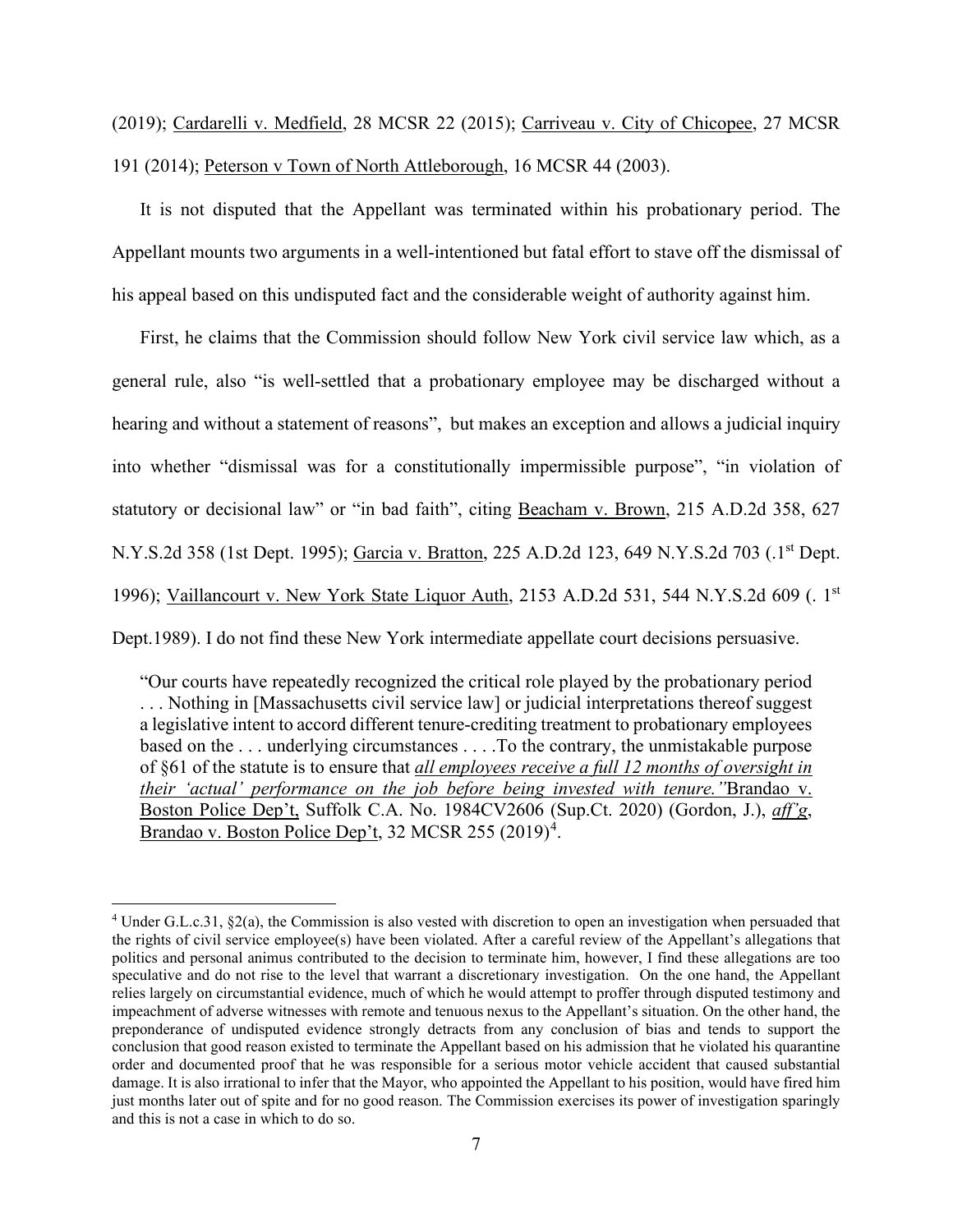Second, the Appellant asks the Commission to apply the "reasonable inference" test recently adopted by the Supreme Judicial Court as the threshold quantum of evidence necessary to suppress evidence of a motor vehicle stop on the grounds it was racially motivated. Commonwealth v. Long, 485 Mass. 711 (2020). The distinctions between the issues presented in that criminal matter and in this civil service administrative proceeding are obvious on their face and need no further analysis. Absent clear judicial direction to the contrary, the Commission will continue to conform to the standards prescribed by the applicable civil service statutes and rules of adjudicatory procedure.

Finally, contrary to the Appellant's assumption, I note that some courts have suggested that, although he has no right of appeal to the Commission, he or she is not left entirely without recourse. A termination that concerns allegations about an employee's reputation, as it appears the Appellant asserts, may entitle the employee to a judicial "name-clearing" hearing or civil action for declaratory relief in court. See, e.g. Brouillard v. City of Holyoke, 74 Mass.App.Ct. 1128 fnt.2 (2009) (Rule 1:28). See also, G.L.c.31,§42,¶3 ("The supreme judicial court or the superior court shall have jurisdiction over any civil action for the reinstatement of any person alleged to have been illegally discharged . . . Such civil action shall be filed within six months next following such alleged illegal act,unless the court upon a showing of cause extends such filing date.")

#### **CONCLUSION**

In sum, for the reasons stated herein, Revere's "Motion to Dismiss" is hereby *granted* and the appeal of the Appellant, Rick Griffin, CSC Docket No. D1-20-145, is *dismissed.*

> Civil Service Commission */s/Paul M. Stein*  Paul M. Stein, Commissioner

By vote of the Civil Service Commission (Bowman, Chairman; Camuso, Ittleman, Stein and Tivnan, Commissioners) on March 11, 2021.

Either party may file a motion for reconsideration within ten days of the receipt of this Commission order or decision. Under the pertinent provisions of the Code of Mass. Regulations, 801 CMR 1.01(7)(1), the motion must identify a